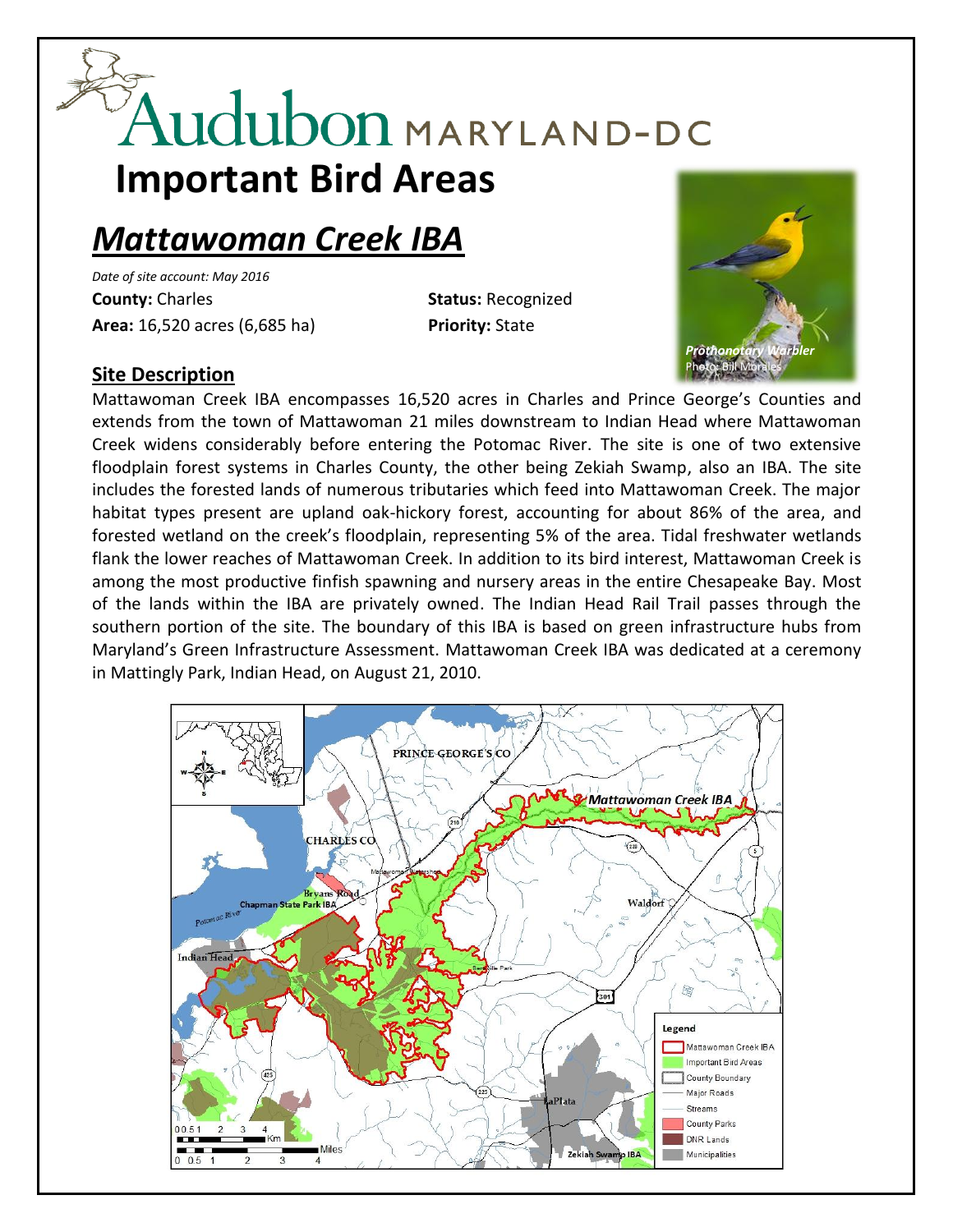#### **Birds**

Mattawoman Creek IBA is a site of statewide importance for bird conservation. It was identified as an IBA in 2009. Data from the 2<sup>nd</sup> Breeding Bird Atlas of Maryland and DC (Ellison 2010) and Bird Blitz surveys conducted by Audubon in 2009 demonstrate that the site supports one of the most diverse assemblages of Forest Interior Dwelling Species (FIDS) in Maryland's Coastal Plain, with 20 out of 24 potentially occurring species breeding regularly. Three declining at-risk bird species on the Audubon/American Bird Conservancy Watchlist (category Yellow) breed here in significant numbers. Prothonotary Warbler is a specialist of floodplain forests and nests in tree cavities. Kentucky Warbler requires forests with a dense shrub layer, and Wood Thrush inhabits a wide variety of forest types but has declined steadily across its range in recent decades. One other WatchList species (category Red), Red-headed Woodpecker, is regularly present at the site and counts of up to 23 birds in the winter of 2011 indicate that it may occur in sufficient numbers (30 individuals) to trigger the IBA criterion for this species.

| <b>IBA Criterion</b> | <b>Species</b>                                                                                                                                                                   | Data                                                                          | Season          |
|----------------------|----------------------------------------------------------------------------------------------------------------------------------------------------------------------------------|-------------------------------------------------------------------------------|-----------------|
| Category 1:          | Prothonotary Warbler                                                                                                                                                             | 111 pairs estimated <sup>2</sup> ;                                            | <b>Breeding</b> |
| At-risk species      |                                                                                                                                                                                  | 7 of 9 Atlas blocks <sup>3</sup>                                              |                 |
| Category 1:          | Kentucky Warbler                                                                                                                                                                 | 28 pairs estimated <sup>2</sup> ;<br><b>Breeding</b>                          |                 |
| At-risk species      |                                                                                                                                                                                  | 8 of 9 Atlas blocks <sup>3</sup>                                              |                 |
| Category 1:          | Wood Thrush                                                                                                                                                                      | 284 pairs estimated <sup>2</sup> ;                                            | <b>Breeding</b> |
| At-risk species      |                                                                                                                                                                                  | 9 of 9 Atlas blocks <sup>3</sup>                                              |                 |
| Category 2:          | Forest interior dwelling species (FIDS):                                                                                                                                         | 20 FIDS breed regularly                                                       | <b>Breeding</b> |
| <b>Species</b>       | Red-shouldered Hawk, Barred Owl, Eastern                                                                                                                                         | out of 24 potentially                                                         |                 |
| assemblages          | Whip-poor-will, Hairy Woodpecker, Pileated                                                                                                                                       | regular in Coastal Plain;                                                     |                 |
|                      | Woodpecker, Acadian Flycatcher, Yellow-<br>throated Vireo, Red-eyed Vireo, Wood Thrush,<br>Northern Parula, Black-and-white Warbler,<br>American Redstart, Prothonotary Warbler, | Mean FIDS per Atlas                                                           |                 |
|                      |                                                                                                                                                                                  | block $(n=9) = 16.6$ ;<br>represents the 88.4 <sup>th</sup><br>percentile for |                 |
|                      |                                                                                                                                                                                  |                                                                               |                 |
|                      |                                                                                                                                                                                  |                                                                               |                 |
|                      | Worm-eating Warbler, Ovenbird, Louisiana                                                                                                                                         | Coastal Plain forests <sup>3</sup>                                            |                 |
|                      | Waterthrush, Kentucky Warbler, Hooded                                                                                                                                            |                                                                               |                 |
|                      | Warbler, Scarlet Tanager, Summer Tanager.                                                                                                                                        |                                                                               |                 |

| Table 1. Qualifying IBA Criteria <sup>1</sup> : Category MD-DC 1 (D1), Category MD-DC 2 (D3) |  |  |
|----------------------------------------------------------------------------------------------|--|--|
|----------------------------------------------------------------------------------------------|--|--|

- 1. Audubon Maryland-DC. 2011. Important Bird Areas Program criteria for site selection. Available online: <http://md.audubon.org/important-bird-areas-2>.
- 2. Audubon Maryland-DC. 2009. Bird Blitz survey data and population estimates. Unpublished data.
- 3. Ellison, W.G., editor. 2010. Second atlas of the breeding birds of Maryland and the District of Columbia. Johns Hopkins University Press. 494 p.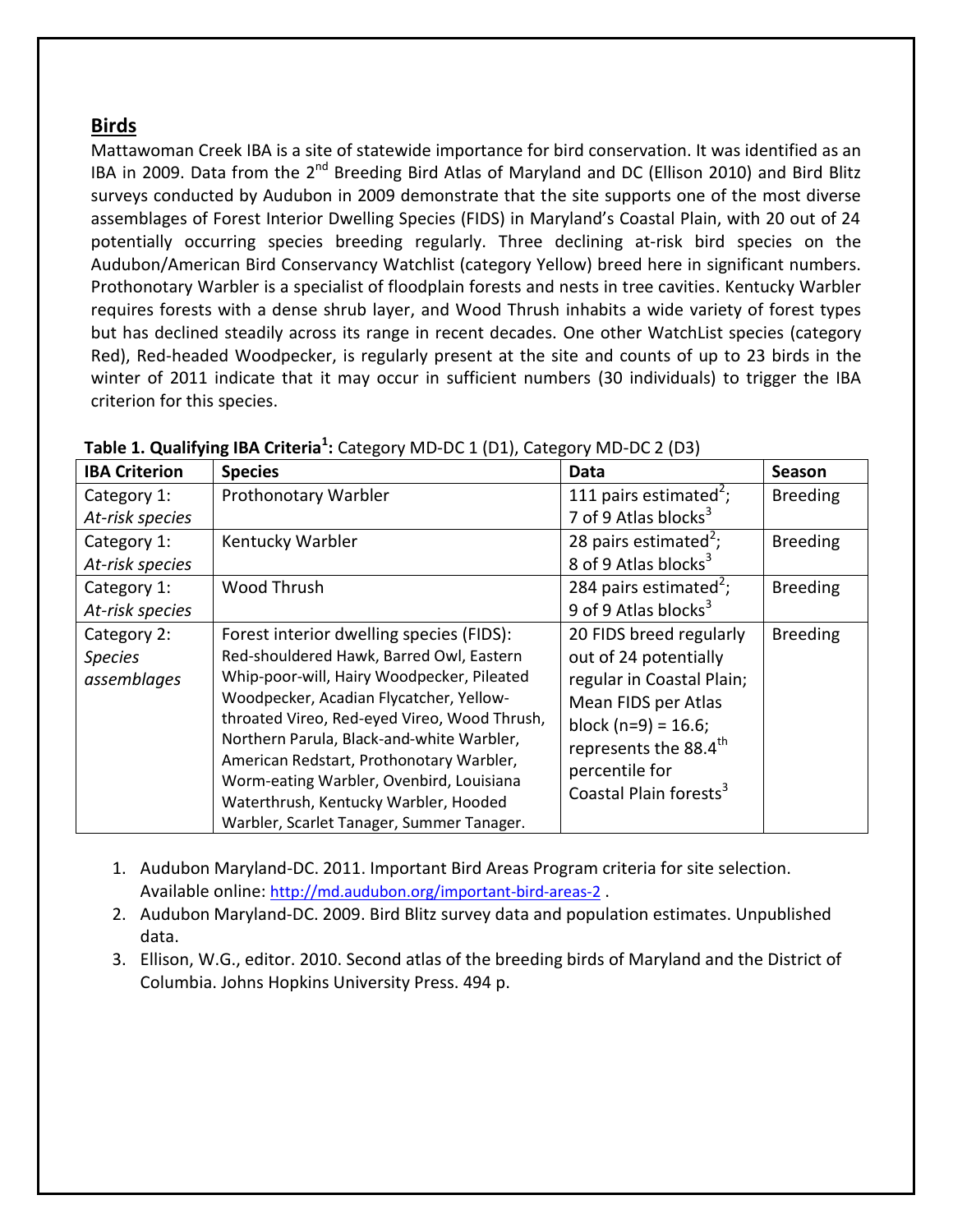#### **Conservation Status and Management**

Of the 16,520 acres of Mattawoman Creek IBA, 46% are protected as public land. Approximately 5,942 acres of the IBA are owned and managed by Maryland Department of Natural Resources in two units, Mattawoman Natural Environment Area and Myrtle Grove Wildlife Management Area. In 2015, 1,353 acres were transferred from Chapman State Park into the Mattawoman Natural Environment Area. The majority of Mattawoman NEA is classified as State Wildlands and is managed to preserve the area's natural ecosystems. Myrtle Grove WMA is managed as a hunting area and is also open to the public for non-hunting uses. Both of these state lands contain extensive mature forest supporting a diverse assemblage of FIDS species. This IBA also contains two county parks, Mattawoman Watershed in Prince George's County, and Bensville Park in Charles County. A local naturalist and founding member of the Southern Maryland Audubon Society, George B. Wilmot, was instrumental in winning protection of parts of this IBA.

#### **Threats and Conservation**

The main threats to this IBA are the continuing rapid loss and fragmentation of forest habitat and the degradation of aquatic habitats, both resulting from urbanization within the IBA and the surrounding watershed. Forest-Interior Dwelling Birds (FIDS) require large intact areas of forest in order to breed successfully, and their populations generally decline following forest fragmentation. Two forest birds, Prothonotary Warbler and Louisiana Waterthrush, feed largely on aquatic invertebrates and are especially vulnerable to impairment of water quality.



Land use zoning has been a contentious issue in Charles County for the past decade, and much of the contention has centered on Mattawoman Creek. The inclusion of central and eastern portions of the IBA within Charles County's Development District has encouraged significant residential development on forest land, which is likely to continue.

Specific development threats at the current time include the proposed expansion of the Maryland Airport and the proposed industrial development of a science and technology park at Bryan's Road. Both of these sites are just outside the current boundary of Mattawoman Creek IBA but would encourage further development within the IBA boundary.

Another development proposal, the Cross County Connector road project, was shelved in 2011 when Maryland Department of Environment denied the required wetland-destruction permits due to environmental concerns. This highway would have bisected Mattawoman Creek IBA near the